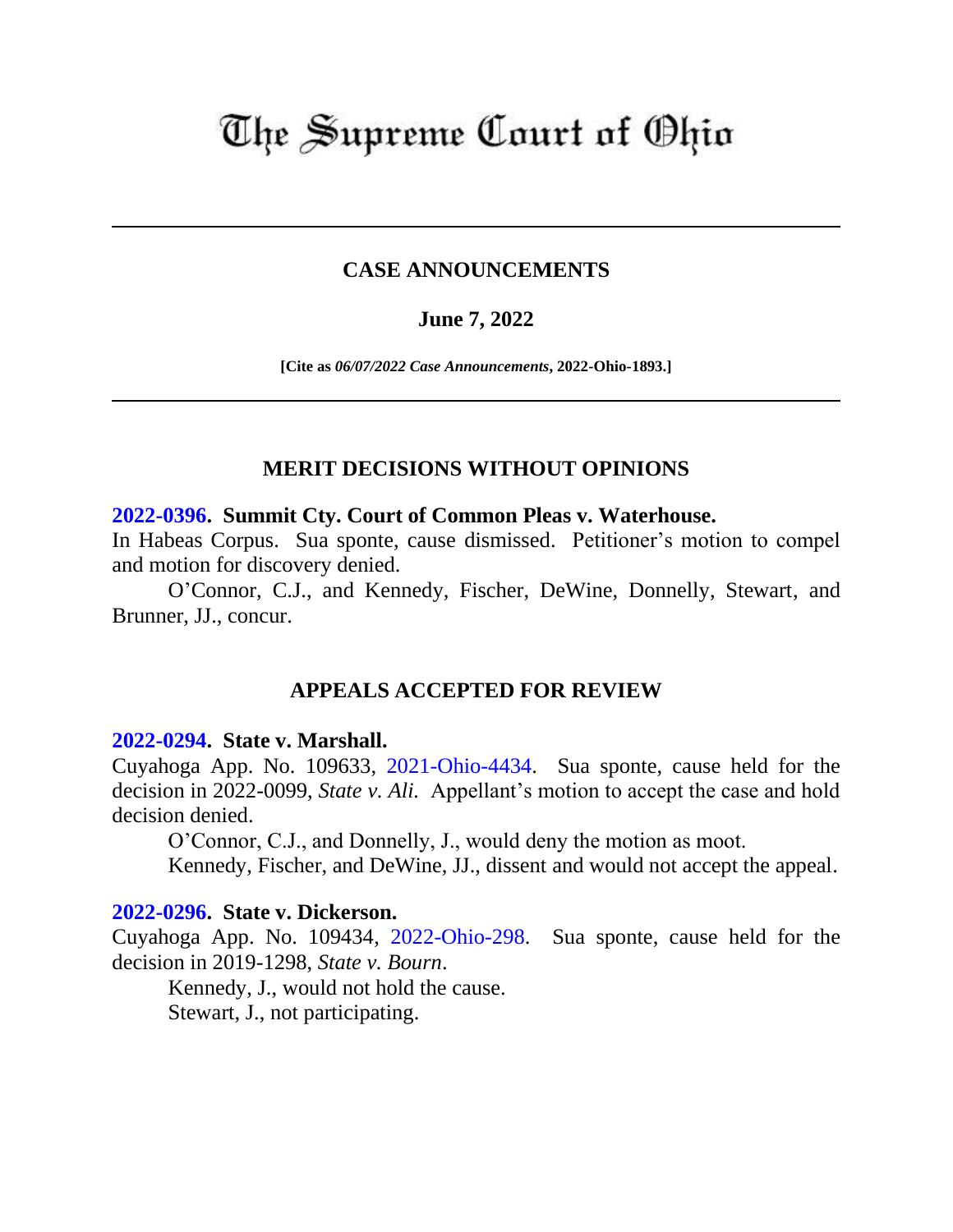## **[2022-0297.](https://www.supremecourt.ohio.gov/Clerk/ecms/#/caseinfo/2022/0297) State v. Jenkins.**

Cuyahoga App. No. 109421, [2022-Ohio-297.](https://www.supremecourt.ohio.gov/rod/docs/pdf/8/2022/2022-Ohio-297.pdf) Sua sponte, cause held for the decision in 2019-1298, *State v. Bourn*.

Kennedy, J., would not hold the cause. Stewart, J., not participating.

## **[2022-0316.](https://www.supremecourt.ohio.gov/Clerk/ecms/#/caseinfo/2022/0316) Schaad v. Alder.**

Hamilton App. No. C-210349, [2022-Ohio-340.](https://www.supremecourt.ohio.gov/rod/docs/pdf/1/2022/2022-Ohio-340.pdf)

O'Connor, C.J., and Stewart, and Brunner, JJ., dissent.

#### **[2022-0318.](https://www.supremecourt.ohio.gov/Clerk/ecms/#/caseinfo/2022/0318) Cincinnati Ins. Co. v. Discount Drug Mart, Inc.**

Cuyahoga App. No. 110151, [2021-Ohio-4604.](https://www.supremecourt.ohio.gov/rod/docs/pdf/8/2021/2021-Ohio-4604.pdf) Sua sponte, cause held for the decision in 2020-1134, *Acuity v. Masters Pharmaceutical, Inc.*

## **[2022-0393.](https://www.supremecourt.ohio.gov/Clerk/ecms/#/caseinfo/2022/0393) State v. McCalpine.**

Cuyahoga App. No. 110665, [2022-Ohio-842.](https://www.supremecourt.ohio.gov/rod/docs/pdf/8/2022/2022-Ohio-842.pdf) Sua sponte, cause held for the decisions in 2020-1496, *State v. Hacker*, and 2021-0532, *State v. Simmons*.

## **[2022-0394.](https://www.supremecourt.ohio.gov/Clerk/ecms/#/caseinfo/2022/0394) State v. Hardy.**

Cuyahoga App. No. 110230, [2022-Ohio-686.](https://www.supremecourt.ohio.gov/rod/docs/pdf/8/2022/2022-Ohio-686.pdf) Sua sponte, cause held for the decisions in 2020-1496, *State v. Hacker*, and 2021-0532, *State v. Simmons*.

#### **[2022-0395.](https://www.supremecourt.ohio.gov/Clerk/ecms/#/caseinfo/2022/0395) State v. Winkler.**

Cuyahoga App. No. 109420, [2022-Ohio-702.](https://www.supremecourt.ohio.gov/rod/docs/pdf/8/2022/2022-Ohio-702.pdf) Sua sponte, cause held for the decisions in 2020-1496, *State v. Hacker*, and 2021-0532, *State v. Simmons*.

#### **[2022-0400.](https://www.supremecourt.ohio.gov/Clerk/ecms/#/caseinfo/2022/0400) State v. Campbell.**

Cuyahoga App. No. 109822, [2022-Ohio-621.](https://www.supremecourt.ohio.gov/rod/docs/pdf/8/2022/2022-Ohio-621.pdf) Sua sponte, cause held for the decisions in 2020-1496, *State v. Hacker*, and 2021-0532, *State v. Simmons*.

#### **[2022-0414.](https://www.supremecourt.ohio.gov/Clerk/ecms/#/caseinfo/2022/0414) State v. Gamble.**

Cuyahoga App. No. 109613, [2021-Ohio-1810.](https://www.supremecourt.ohio.gov/rod/docs/pdf/8/2021/2021-Ohio-1810.pdf) Sua sponte, cause held for the decisions in 2020-1496, *State v. Hacker*, and 2021-0532, *State v. Simmons*.

# **[2022-0415.](https://www.supremecourt.ohio.gov/Clerk/ecms/#/caseinfo/2022/0415) State v. Sealey.**

Cuyahoga App. No. 109670, [2022-Ohio-1166.](https://www.supremecourt.ohio.gov/rod/docs/pdf/8/2022/2022-Ohio-1166.pdf) Sua sponte, cause held for the decisions in 2020-1496, *State v. Hacker*, and 2021-0532, *State v. Simmons*.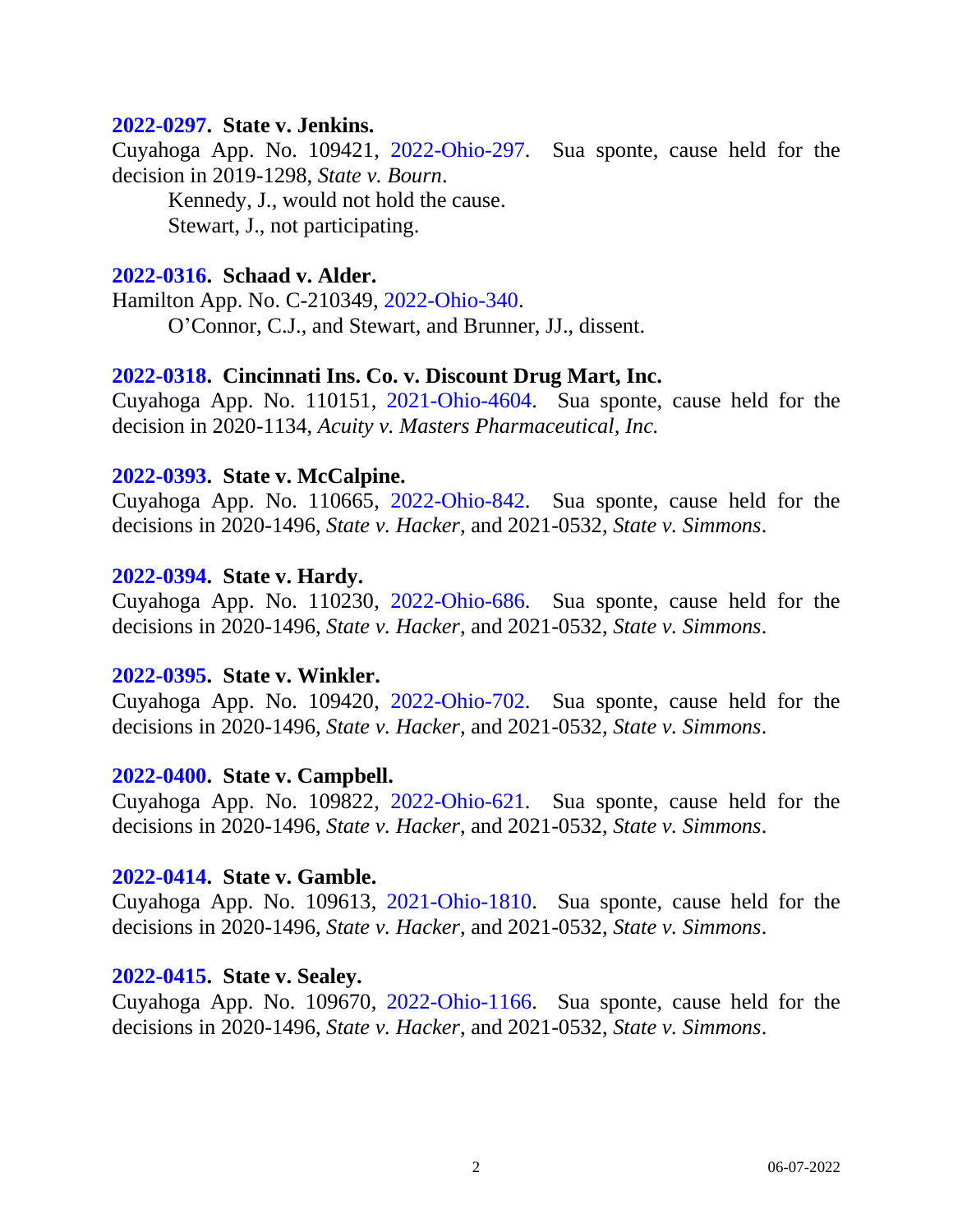#### **[2022-0429.](https://www.supremecourt.ohio.gov/Clerk/ecms/#/caseinfo/2022/0429) State v. Jenkins.**

Cuyahoga App. No. 109701, [2022-Ohio-705.](https://www.supremecourt.ohio.gov/rod/docs/pdf/8/2022/2022-Ohio-705.pdf) Sua sponte, cause held for the decisions in 2020-1496, *State v. Hacker*, and 2021-0532, *State v. Simmons*.

## **[2022-0433.](https://www.supremecourt.ohio.gov/Clerk/ecms/#/caseinfo/2022/0433) State v. Hardin-Rogers.**

Cuyahoga App. No. 109679, [2022-Ohio-802.](https://www.supremecourt.ohio.gov/rod/docs/pdf/8/2022/2022-Ohio-802.pdf) Sua sponte, cause held for the decisions in 2020-1496, *State v. Hacker*, and 2021-0532, *State v. Simmons*.

## **[2022-0434.](https://www.supremecourt.ohio.gov/Clerk/ecms/#/caseinfo/2022/0434) State v. Coleman.**

Cuyahoga App. No. 110096, [2022-Ohio-809.](https://www.supremecourt.ohio.gov/rod/docs/pdf/8/2022/2022-Ohio-809.pdf) Sua sponte, cause held for the decisions in 2020-1496, *State v. Hacker*, and 2021-0532, *State v. Simmons*.

#### **[2022-0435.](https://www.supremecourt.ohio.gov/Clerk/ecms/#/caseinfo/2022/0435) State v. Reed.**

Cuyahoga App. No. 110217, [2022-Ohio-1058.](https://www.supremecourt.ohio.gov/rod/docs/pdf/8/2022/2022-Ohio-1058.pdf) Sua sponte, cause held for the decisions in 2020-1496, *State v. Hacker*, and 2021-0532, *State v. Simmons*. DeWine, J., dissents.

## **[2022-0451.](https://www.supremecourt.ohio.gov/Clerk/ecms/#/caseinfo/2022/0451) State v. Gopar.**

Cuyahoga App. No. 110648, [2022-Ohio-695.](https://www.supremecourt.ohio.gov/rod/docs/pdf/8/2022/2022-Ohio-695.pdf) Sua sponte, cause held for the decisions in 2020-1496, *State v. Hacker*, and 2021-0532, *State v. Simmons*.

#### **[2022-0452.](https://www.supremecourt.ohio.gov/Clerk/ecms/#/caseinfo/2022/0452) State v. Hines.**

Cuyahoga App. No. 110159, [2022-Ohio-684.](https://www.supremecourt.ohio.gov/rod/docs/pdf/8/2022/2022-Ohio-684.pdf) Sua sponte, cause held for the decisions in 2020-1496, *State v. Hacker*, and 2021-0532, *State v. Simmons*.

## **[2022-0453.](https://www.supremecourt.ohio.gov/Clerk/ecms/#/caseinfo/2022/0453) State v. Davidson.**

Cuyahoga App. No. 110625, [2022-Ohio-694.](https://www.supremecourt.ohio.gov/rod/docs/pdf/8/2022/2022-Ohio-694.pdf) Sua sponte, cause held for the decisions in 2020-1496, *State v. Hacker*, and 2021-0532, *State v. Simmons*.

#### **[2022-0467.](https://www.supremecourt.ohio.gov/Clerk/ecms/#/caseinfo/2022/0467) State v. Gilmer.**

Cuyahoga App. No. 110649, [2022-Ohio-821.](https://www.supremecourt.ohio.gov/rod/docs/pdf/8/2022/2022-Ohio-821.pdf) Sua sponte, cause held for the decisions in 2020-1496, *State v. Hacker*, and 2021-0532, *State v. Simmons*. DeWine, J., dissents.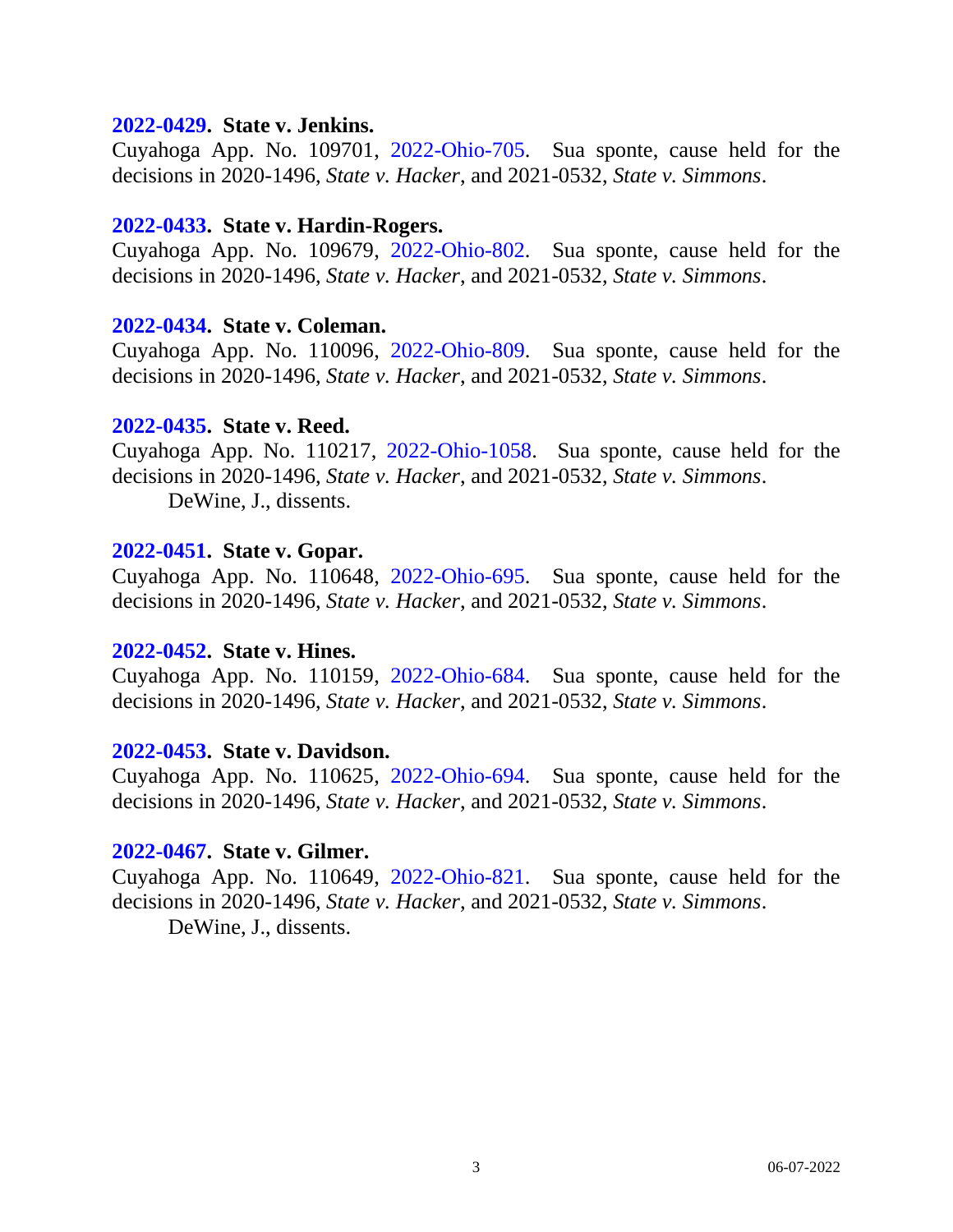# **APPEALS NOT ACCEPTED FOR REVIEW**

#### **[2022-0183.](https://www.supremecourt.ohio.gov/Clerk/ecms/#/caseinfo/2022/0183) State v. Maldonado.**

Cuyahoga App. No. 108907, [2021-Ohio-1724.](https://www.supremecourt.ohio.gov/rod/docs/pdf/8/2021/2021-Ohio-1724.pdf)

Brunner, J., dissents and would accept the appeal on proposition of law No. IV.

## **[2022-0203.](https://www.supremecourt.ohio.gov/Clerk/ecms/#/caseinfo/2022/0203) State v. Thompson.**

Cuyahoga App. No. 109253, [2022-Ohio-376.](https://www.supremecourt.ohio.gov/rod/docs/pdf/8/2022/2022-Ohio-376.pdf)

## **[2022-0274.](https://www.supremecourt.ohio.gov/Clerk/ecms/#/caseinfo/2022/0274) Staple v. Ravenna.**

Portage App. No. 2021-P-0070, [2022-Ohio-261.](https://www.supremecourt.ohio.gov/rod/docs/pdf/11/2022/2022-Ohio-261.pdf)

## **[2022-0275.](https://www.supremecourt.ohio.gov/Clerk/ecms/#/caseinfo/2022/0275) State v. McClendon.**

Cuyahoga App. No. 111231. Appellant's motion for leave to attach motion to compel denied.

Kennedy, J., would deny the motion as moot.

## **[2022-0282.](https://www.supremecourt.ohio.gov/Clerk/ecms/#/caseinfo/2022/0282) State v. Monebrake.**

Preble App. Nos. CA2021-04-004, CA2021-04-005, and CA2021-04-006, [2022-](https://www.supremecourt.ohio.gov/rod/docs/pdf/12/2022/2022-Ohio-246.pdf) [Ohio-246.](https://www.supremecourt.ohio.gov/rod/docs/pdf/12/2022/2022-Ohio-246.pdf)

## **[2022-0283.](https://www.supremecourt.ohio.gov/Clerk/ecms/#/caseinfo/2022/0283) State v. Roper.**

Clermont App. No. CA2021-05-019, [2022-Ohio-244.](https://www.supremecourt.ohio.gov/rod/docs/pdf/12/2022/2022-Ohio-244.pdf)

## **[2022-0284.](https://www.supremecourt.ohio.gov/Clerk/ecms/#/caseinfo/2022/0284) Heimann v. Heimann.**

Hancock App. No. 05-21-11, [2022-Ohio-241.](https://www.supremecourt.ohio.gov/rod/docs/pdf/3/2022/2022-Ohio-241.pdf)

## **[2022-0288.](https://www.supremecourt.ohio.gov/Clerk/ecms/#/caseinfo/2022/0288) State v. Brantley.**

Hamilton App. No. C-210258, [2022-Ohio-597.](https://www.supremecourt.ohio.gov/rod/docs/pdf/1/2022/2022-Ohio-597.pdf) DeWine, J., not participating.

## **[2022-0290.](https://www.supremecourt.ohio.gov/Clerk/ecms/#/caseinfo/2022/0290) Brady v. Youngstown State Univ.**

Franklin App. No. 20AP-444, [2022-Ohio-353.](https://www.supremecourt.ohio.gov/rod/docs/pdf/10/2022/2022-Ohio-353.pdf) Fischer, J., not participating.

## **[2022-0293.](https://www.supremecourt.ohio.gov/Clerk/ecms/#/caseinfo/2022/0293) State v. Kirklin.**

Portage App. No. 2021-P-0089, [2022-Ohio-435.](https://www.supremecourt.ohio.gov/rod/docs/pdf/11/2022/2022-Ohio-435.pdf)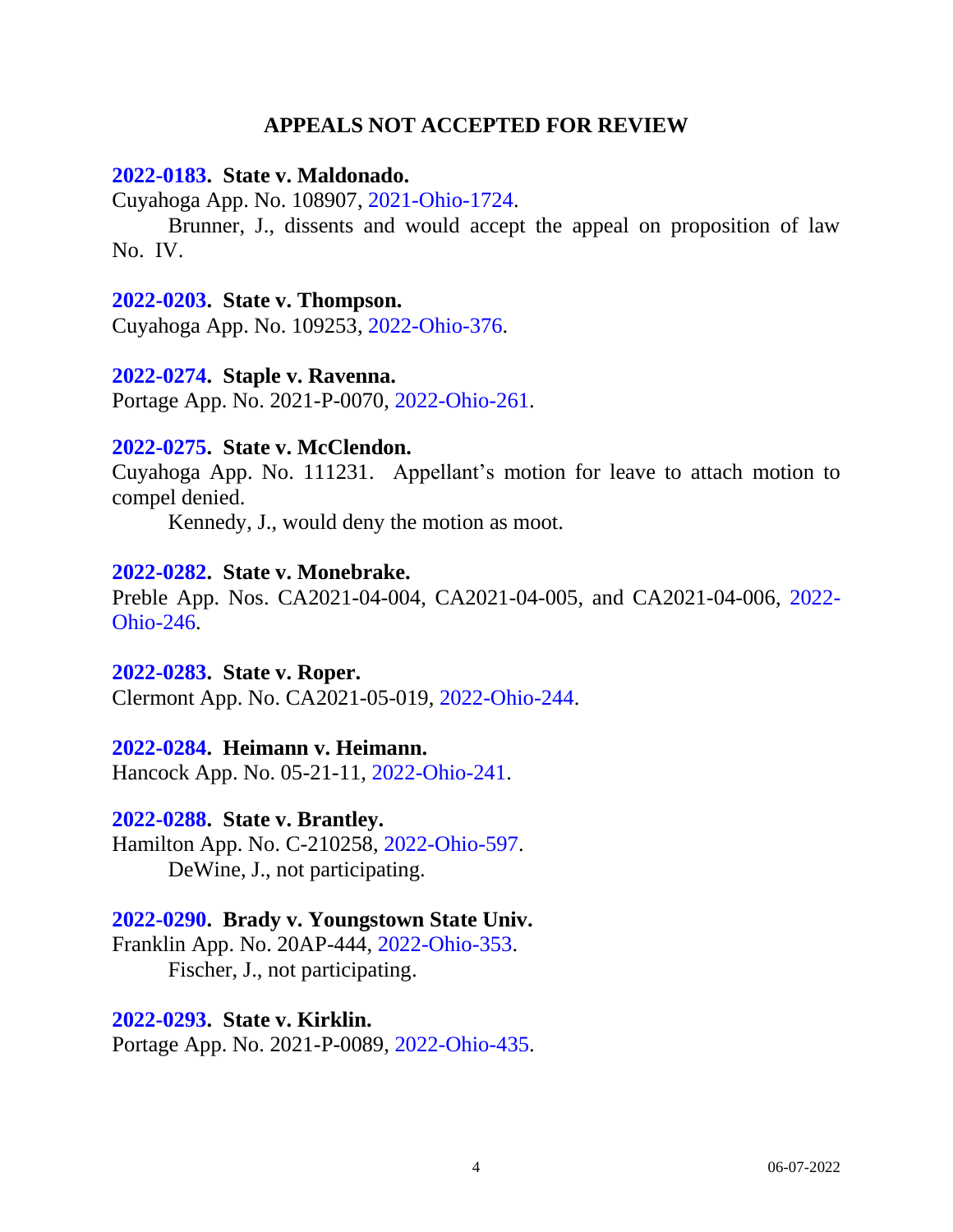## **[2022-0295.](https://www.supremecourt.ohio.gov/Clerk/ecms/#/caseinfo/2022/0295) Miami Valley Constr. Group, L.L.C. v. Thompson.**

Warren App. No. CA2021-03-024, [2021-Ohio-4358.](https://www.supremecourt.ohio.gov/rod/docs/pdf/12/2021/2021-Ohio-4358.pdf) Kennedy, J., dissents.

## **[2022-0301.](https://www.supremecourt.ohio.gov/Clerk/ecms/#/caseinfo/2022/0301) State v. Miller.**

Wood App. No. WD-20-047, [2021-Ohio-3381.](https://www.supremecourt.ohio.gov/rod/docs/pdf/6/2021/2021-Ohio-3381.pdf)

## **[2022-0320.](https://www.supremecourt.ohio.gov/Clerk/ecms/#/caseinfo/2022/0320) State v. Hughes.**

Butler App. No. CA2022-01-010.

## **[2022-0324.](https://www.supremecourt.ohio.gov/Clerk/ecms/#/caseinfo/2022/0324) State v. Krowiak.**

Medina App. No. 21CA 0003-M. DeWine and Stewart, JJ., dissent.

## **[2022-0326.](https://www.supremecourt.ohio.gov/Clerk/ecms/#/caseinfo/2022/0326) Robinson v. Schweitzer.**

Madison App. No. CA2021-08-015, [2022-Ohio-568.](https://www.supremecourt.ohio.gov/rod/docs/pdf/12/2022/2022-Ohio-568.pdf) Appellant's motion for stay, motion for appointment of counsel, and motion for oral argument denied.

O'Connor, C.J., would deny the motions as moot.

Brunner, J., would deny the motion for stay and motion for oral argument as moot.

#### **[2022-0327.](https://www.supremecourt.ohio.gov/Clerk/ecms/#/caseinfo/2022/0327) State v. Denoma.**

Hamilton App. No. C-210450. DeWine, J., not participating.

#### **[2022-0332.](https://www.supremecourt.ohio.gov/Clerk/ecms/#/caseinfo/2022/0332) Bacon v. Ohio Dept. of Medicaid.**

Butler App. No. CA2020-11-112, [2021-Ohio-4537.](https://www.supremecourt.ohio.gov/rod/docs/pdf/12/2021/2021-Ohio-4537.pdf)

## **[2022-0345.](https://www.supremecourt.ohio.gov/Clerk/ecms/#/caseinfo/2022/0345) State v. Rowbotham.**

Mahoning App. No. 19 MA 0066, [2022-Ohio-926.](https://www.supremecourt.ohio.gov/rod/docs/pdf/7/2022/2022-Ohio-926.pdf) Donnelly, J., dissents.

## **[2022-0348.](https://www.supremecourt.ohio.gov/Clerk/ecms/#/caseinfo/2022/0348) In re H.M.M.**

Hamilton App. No. C-210590, [2022-Ohio-473.](https://www.supremecourt.ohio.gov/rod/docs/pdf/1/2022/2022-Ohio-473.pdf)

Donnelly, J., dissents and would hold the cause for the decision in 2021- 0822, *In re K.K*.

Stewart, J., dissents. DeWine, J., not participating.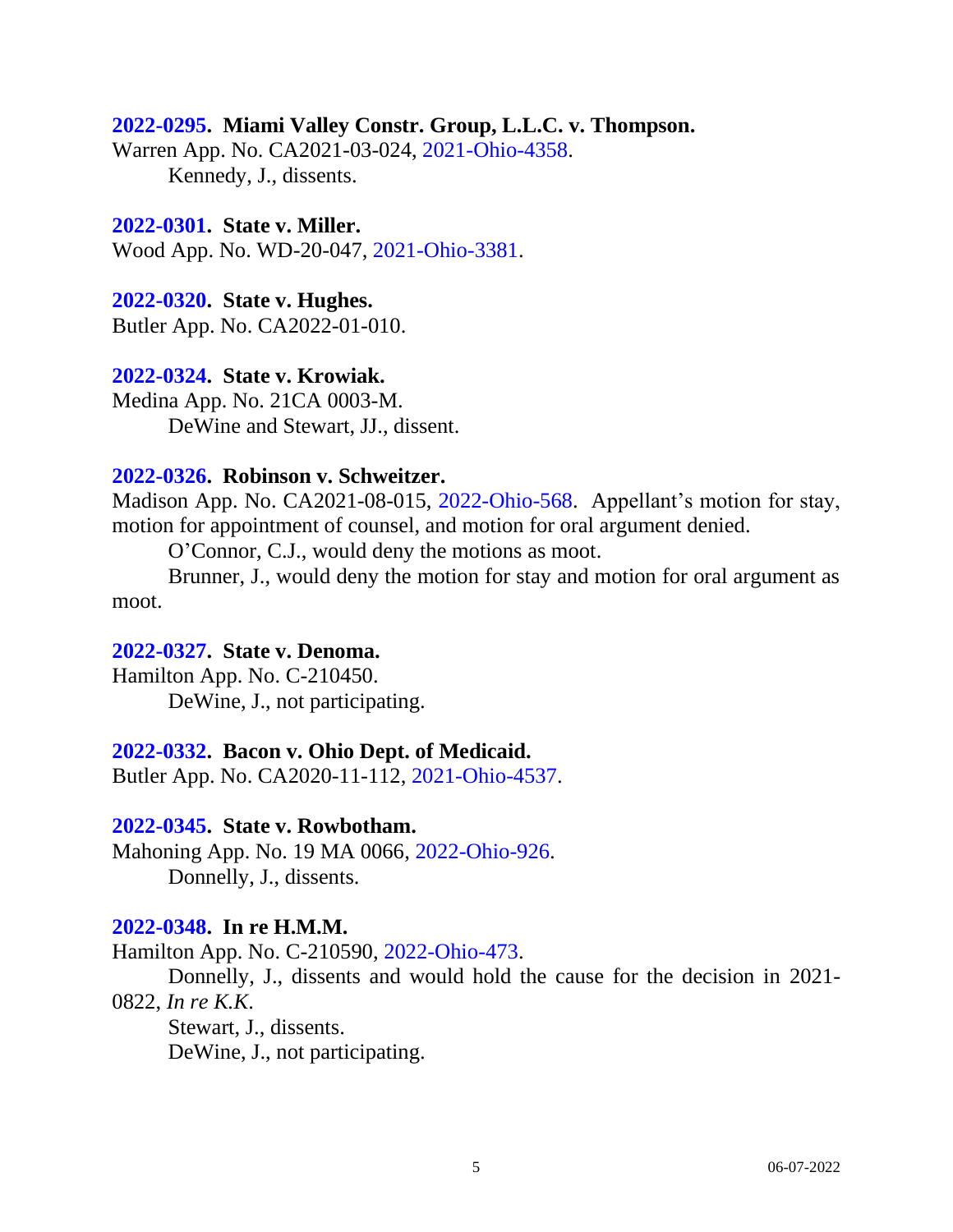**[2022-0353.](https://www.supremecourt.ohio.gov/Clerk/ecms/#/caseinfo/2022/0353) State v. Gulley.**  Stark App. No. 06CA00114.

**[2022-0374.](https://www.supremecourt.ohio.gov/Clerk/ecms/#/caseinfo/2022/0374) State v. Harris.**  Cuyahoga App. No. 111285.

**[2022-0384.](https://www.supremecourt.ohio.gov/Clerk/ecms/#/caseinfo/2022/0384) In re L.E.**  Richland App. Nos. 2021 CA 0025 through 2021 CA 0028.

**[2022-0399.](https://www.supremecourt.ohio.gov/Clerk/ecms/#/caseinfo/2022/0399) State v. Charlton.**  Lorain App. No. 21CA011822.

**[2022-0405.](https://www.supremecourt.ohio.gov/Clerk/ecms/#/caseinfo/2022/0405) State v. Kendrick.**  Montgomery App. No. 29082, [2022-Ohio-634.](https://www.supremecourt.ohio.gov/rod/docs/pdf/2/2022/2022-Ohio-634.pdf)

**[2022-0410.](https://www.supremecourt.ohio.gov/Clerk/ecms/#/caseinfo/2022/0410) Britton v. Ciraldo.**  Summit App. No. 30062, [2022-Ohio-600.](https://www.supremecourt.ohio.gov/rod/docs/pdf/9/2022/2022-Ohio-600.pdf) Donnelly and Brunner, JJ., dissent.

**[2022-0428.](https://www.supremecourt.ohio.gov/Clerk/ecms/#/caseinfo/2022/0428) State v. Kent.**  Cuyahoga App. No. 109118, [2022-Ohio-834.](https://www.supremecourt.ohio.gov/rod/docs/pdf/8/2022/2022-Ohio-834.pdf)

**[2022-0442.](https://www.supremecourt.ohio.gov/Clerk/ecms/#/caseinfo/2022/0442) State v. Curtis.**  Brown App. No. CA2022-02-002.

# **[2022-0450.](https://www.supremecourt.ohio.gov/Clerk/ecms/#/caseinfo/2022/0450) State v. Wallace.**

Mahoning App. No. 19 MA 0093, [2022-Ohio-1446.](https://www.supremecourt.ohio.gov/rod/docs/pdf/7/2022/2022-Ohio-1446.pdf)

Donnelly, J., dissents and would reverse the court of appeals' judgment nunc pro tunc pursuant to *State v. Henderson,* 161 Ohio St.3d 287, 2020-Ohio-4784, 162 N.E.3d 776.

# **RECONSIDERATION OF PRIOR DECISIONS**

# **[2021-1448.](https://www.supremecourt.ohio.gov/Clerk/ecms/#/caseinfo/2021/1448) State ex rel. Dates v. Hamilton Cty. Common Pleas Court.**

In Mandamus and Prohibition. Reported at \_\_ Ohio St.3d \_\_, [2022-Ohio-798,](https://www.supremecourt.ohio.gov/rod/docs/pdf/0/2022/2022-Ohio-798.pdf) 184 N.E.3d 120. On affidavit application of writ of error and conflict of variance of law by beneficiary for the Carlean Dates estate and notice of interest. Application denied.

Brunner, J., not participating.